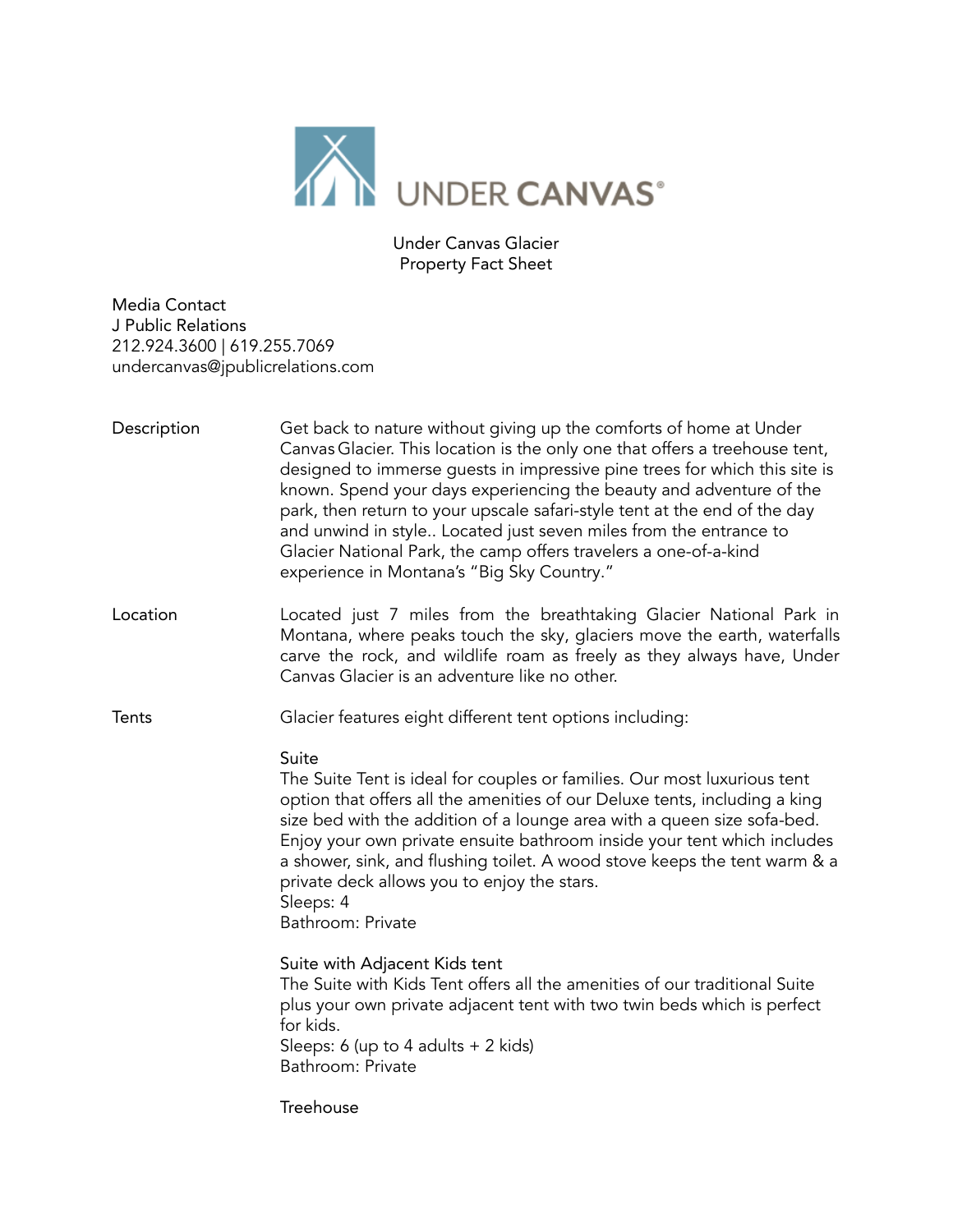For a unique experience, guests can choose to stay in a secluded treehouse, complete with amazing views, king size bed, a private ensuite bathroom inside your tent which includes a pull-chain shower with hot water, sink and flushing toilet and more. Sleeps: 2

Bathroom: Private

### Deluxe

The Deluxe tent boasts a plush king size bed along with its own private ensuite bathroom inside your tent which includes a pull-chain shower with hot water, sink and flushing toilet. A wood stove keeps the tent warm at night and a private deck allows you to enjoy the night stars. Sleeps: 2

Bathroom: Private

#### Deluxe with Adjacent Kids Tent

The Deluxe tent boasts a plush king size bed along with its own private ensuite bathroom inside your tent which includes a shower, sink and flushing toilet. A wood stove keeps the tent warm at night. The adjacent Kids Tent with 2 twin beds next door allows your kids to camp out right beside you.

Sleeps: 4 (2 adults + 2 kids) Bathroom: Private

### Safari Tent

Each of our large canvas Safari tents comes with a king size bed and wood burning stove. Just moments away from your tent refresh yourself in one of our comfortable bathrooms, which host hot showers, flushing toilets, and sinks.

Sleeps: 2

Bathroom: Bathhouse

### Safari with Adjacent Kids Tent

This canvas Safari tent comes with a king size bed plus an adjacent kids tent with 2 twin beds. Just moments away from your tent refresh yourself in one of our comfortable bathrooms, which host hot showers, flushing toilets, and sinks.

Sleeps: 4 (2 adults + 2 kids) Bathroom: Bathhouse

# Safari with 3 Twins

Each of our large canvas Safari tents comes with 3 twin beds. Just moments away from your tent refresh yourself in one of our bathhouses, which host showers, toilets and sinks. Sleeps: 3 Bathroom: Bathhouse

\*\* Camp Cot: A minimalist camp cot can be provided within the main tent (Suite, Stargazer, Deluxe or Safari) for 1 child for an additional fee.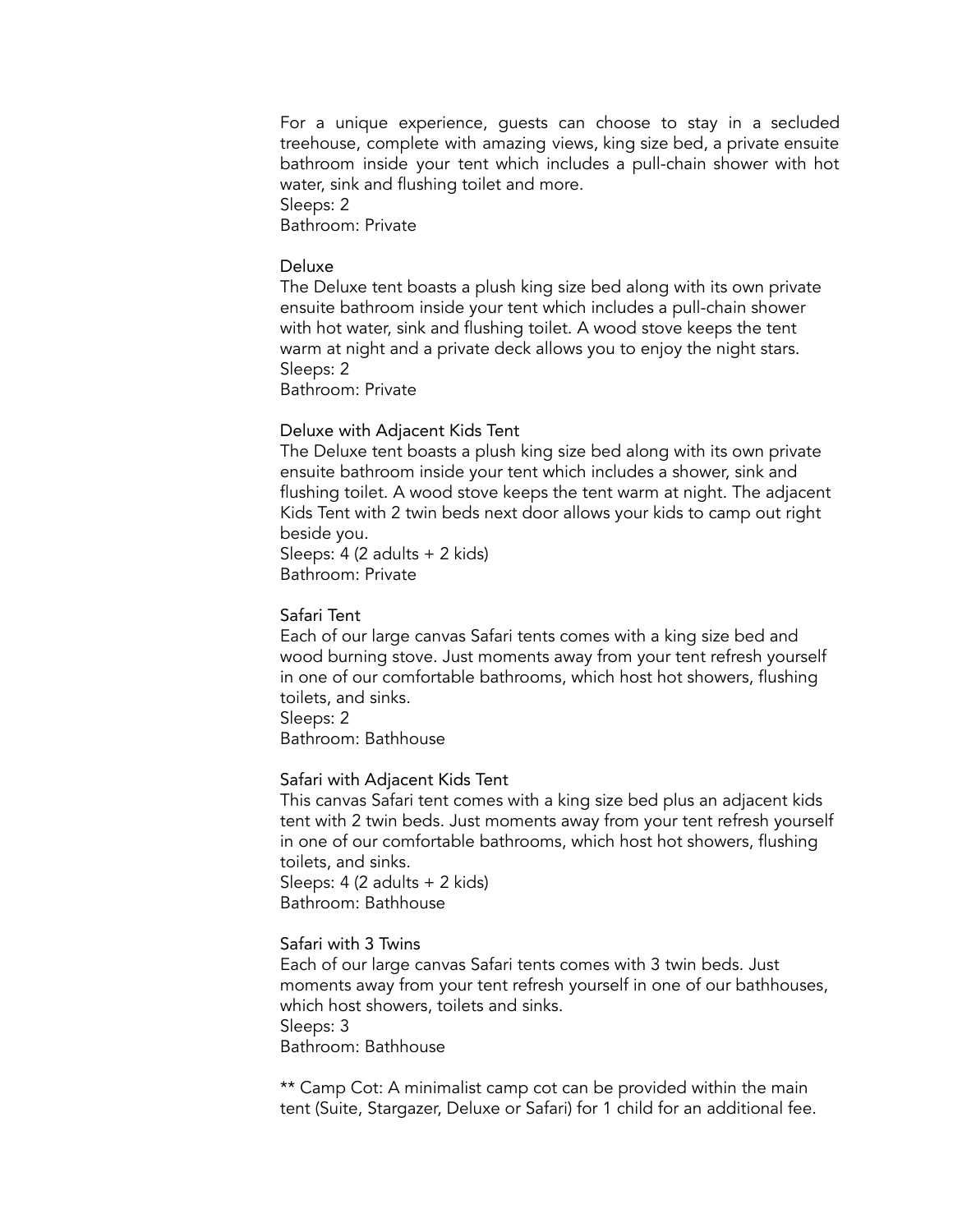| Amenities |  |
|-----------|--|
|           |  |
|           |  |

Amenities include:

- 24-hour reception desk
- Daily housekeeping, upon request
- USB battery packs
- Grab N Go snacks
- Nightly campfire with complimentary s'mores
- West Elm furnishings
- Grills and picnic area
- Free parking
- Gift shop
- Organic bath products
- Guest Experience Coordinator
- Complimentary on-site programming
- Complimentary artisan teas, hot cocoa and Bluestone Lane coffee

# Adventures Experience the very best of America's greatest national parks and monuments with Under Canvas' adventure programming. An Under Canvas Adventure Concierge is on call to assist each guest with curating an unforgettable trip in advance of their stay, where travelers can add on any adventure of their choosing from a tailored list of guided experiences with trusted Under Canvas partners, including:

## Fly Fishing

Both half and full day fly fishing trips offer everyone a chance to catch some fish on your Montana vacation to Glacier National Park. Whether you are an experienced fly fisher, or a novice, our seasoned guides will help you make the most of your adventure. Our professional fishing guides will supply you with all the fly fishing gear you'll need for your trip including fly rods, reels, and a variety of fly fishing flies all included with the price of your fishing trip.

\*Available as half day or full day

# Raft & Dinner Trip

Perfect for guests of all ages to see the beauty of Montana. Each guest will enjoy stunning scenery and a gourmet riverside meal prepared by your guide on the Middle Fork of the Flathead River. This portion of the Flathead is said to be the most beautiful stretch of water in the area, with spectacular views or Glacier National Park. The dinner is your choice of chicken, steak, veggie burger, or buffalo burger along with potatoes, salad, and a dessert.

## \*Many dietary restrictions can be accommodated.

# Whitewater Rafting

Choose from either a half day or full day adventure and enjoy an exciting day of Class II-III rapids, leisure floats, and breathtaking views along the boundary of Glacier National Park and the Bob Marshall Wilderness Area.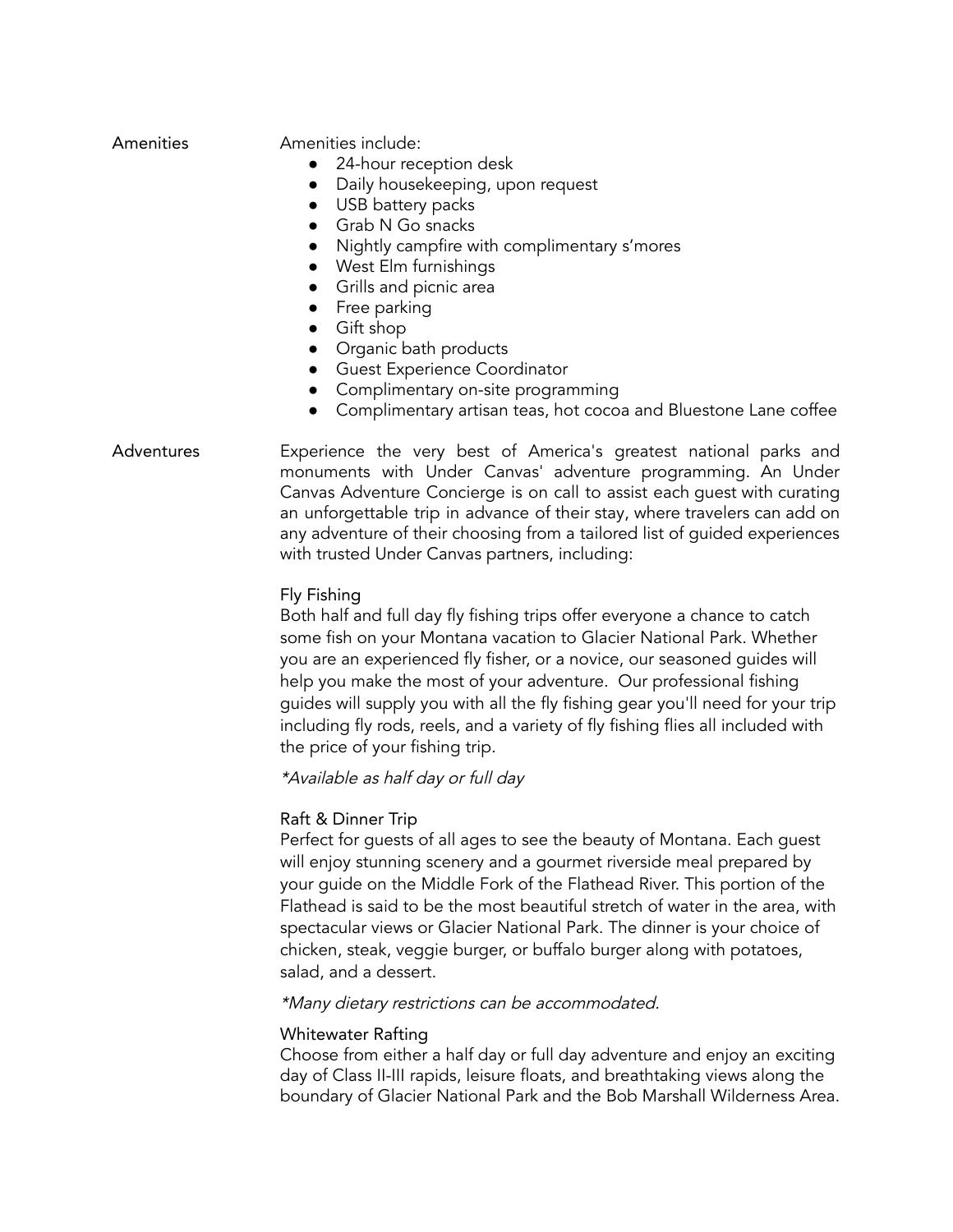# Half Day

The half day whitewater trip offers an exciting day of Class II-III rapids as well as breathtaking views along the boundary of Glacier National Park and the Bob Marshall Wilderness Area. Paddle your way down eight miles of classic Montana whitewater.

# Half Day Scenic

This scenic river trip will immerse everyone in the spectacular beauty of Glacier National Park. Relax on this peaceful stretch of the Middle Fork of the Flathead River. The guides will do all the work to safely navigate down the river. Perfect for families with young children, seniors, and anyone who just wants to relax.

# Full Day

The full day whitewater trip begins with a scenic float stopping after for a riverside lunch (steak, chicken, hamburger or vegetarian). After lunch, guests enter the John Stevens Canyon where you paddle through some exciting class II and III rapids.

\* All offerings are subject to availability; contact our Adventures Concierge in advance of your trip for details, or the Guest Experience Coordinator on-site.

Dining Under Canvas Glacier offers plenty of Grab N Go provisions available for purchase, including pre-packaged bites and dry snacks prepared daily for a day of adventure. New this year, hot and cold Bluestone Lane espresso beverages are also available for purchase to fuel your day's adventure. For dinner, grills and picnic tables for complimentary guest use are available - just BYO favorite grill out food!

See more on our culinary approach [here](https://www.undercanvas.com/culinary/).

Awards

- Conde Nast Traveler Readers' Choice: Top 40 Resorts in The Midwest and West (2020)
- Conde Nast Traveler Readers' Choice: Top 20 Resorts in the Pacific Northwest (2021)

# Mindful Approach

By staying at Under Canvas, you take part in our mission to inspire connections with extraordinary places, people, and the planet by enhancing the outdoors. Connection with nature makes us healthier, happier ambassadors of the environment; our most precious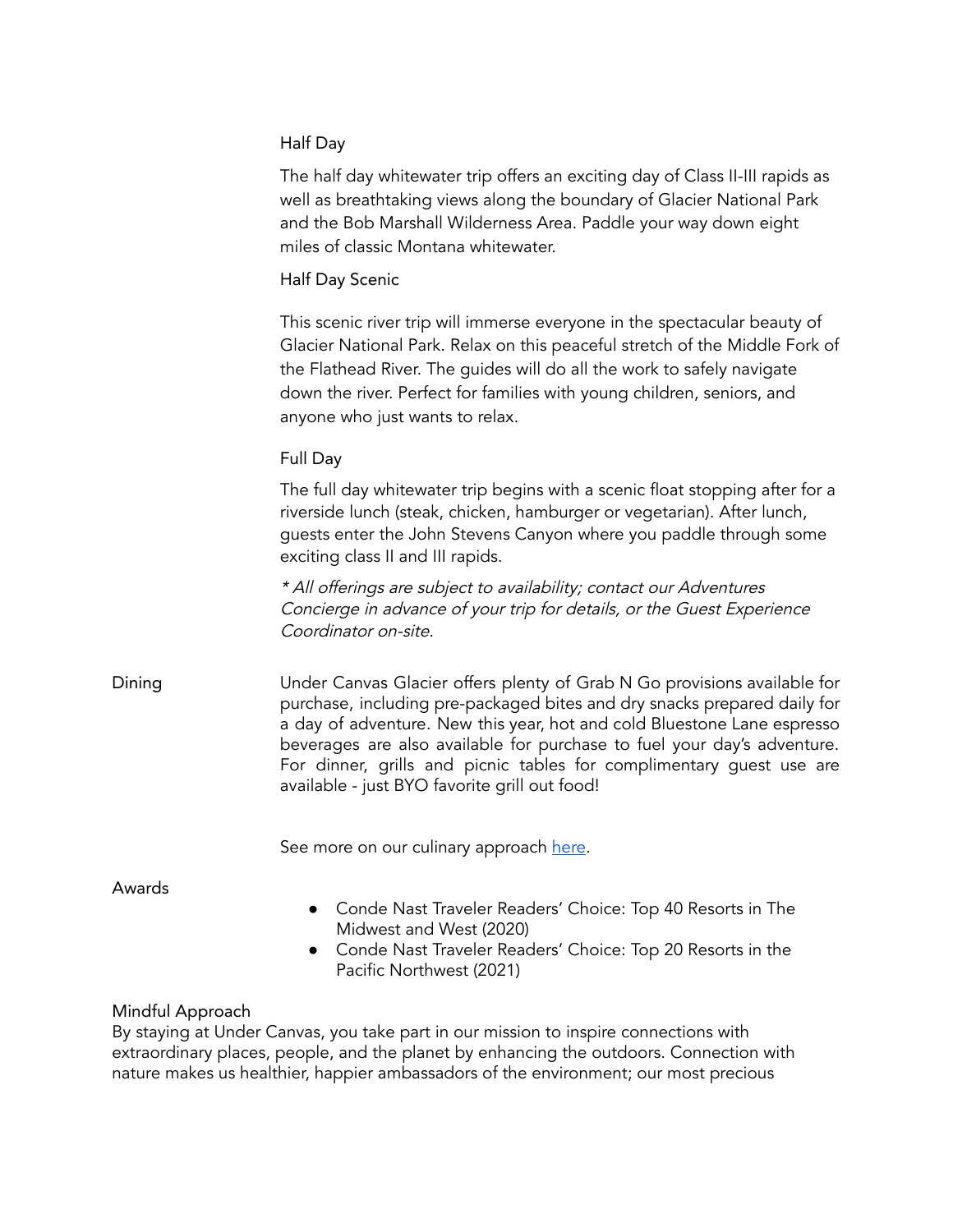commodity. This manifests in the design choices we make and the experiences we curate for our guests. Here are some of the ways we uphold our mission.

### Thoughtful Innovation

Pioneering the outdoor hospitality space, we employ thoughtful enhancements across our camps designed to elevate the guest experience — through curated adventure programming, culinary innovation, and localized design aesthetic that reflects the surrounding natural environment.

#### Unplug and Recharge

Wifi is intentionally not offered to our guests, so that they can disconnect from technology and reconnect with others.

### Environmental Consciousness

Guests will notice some design features throughout camp that go a long way towards preserving the great outdoors — pull chain showers, faucets that automatically shut off, low-flow toilets and a towel reuse program. Accordingly, our camps use significantly less water and energy than a hotel of similar size. Additionally, low level lighting is used throughout camps, mitigating light pollution and amplifying the night sky.

### Land Conservation

Under Canvas camps are designed to minimize disturbance and maximize open space, each with dedicated, undisturbed green spaces. Land donations, adaptive use, and partnerships with local conservation-based organizations are also part of our commitment.

### In Good Company

We partner with brands who share the same care for our planet, including plant-based EO® bath products made in a zero waste facility, West Elm furnishings that support sustainable initiatives, and lululemon, who committed to 100% renewable electricity for their owned and operated facilities.

### Giving Back to Nature

As lovers of the outdoors and the beautiful lands that surround our camps, Under Canvas has joined forces with The Nature Conservancy, a global environmental nonprofit working to conserve the lands and waters on which all life depends, to help fund conservation and raise awareness through education, volunteer efforts and donation programs. Working together to educate on the dual threats of the climate crisis and extreme loss of biodiversity, Under Canvas is building on our mission to inspire